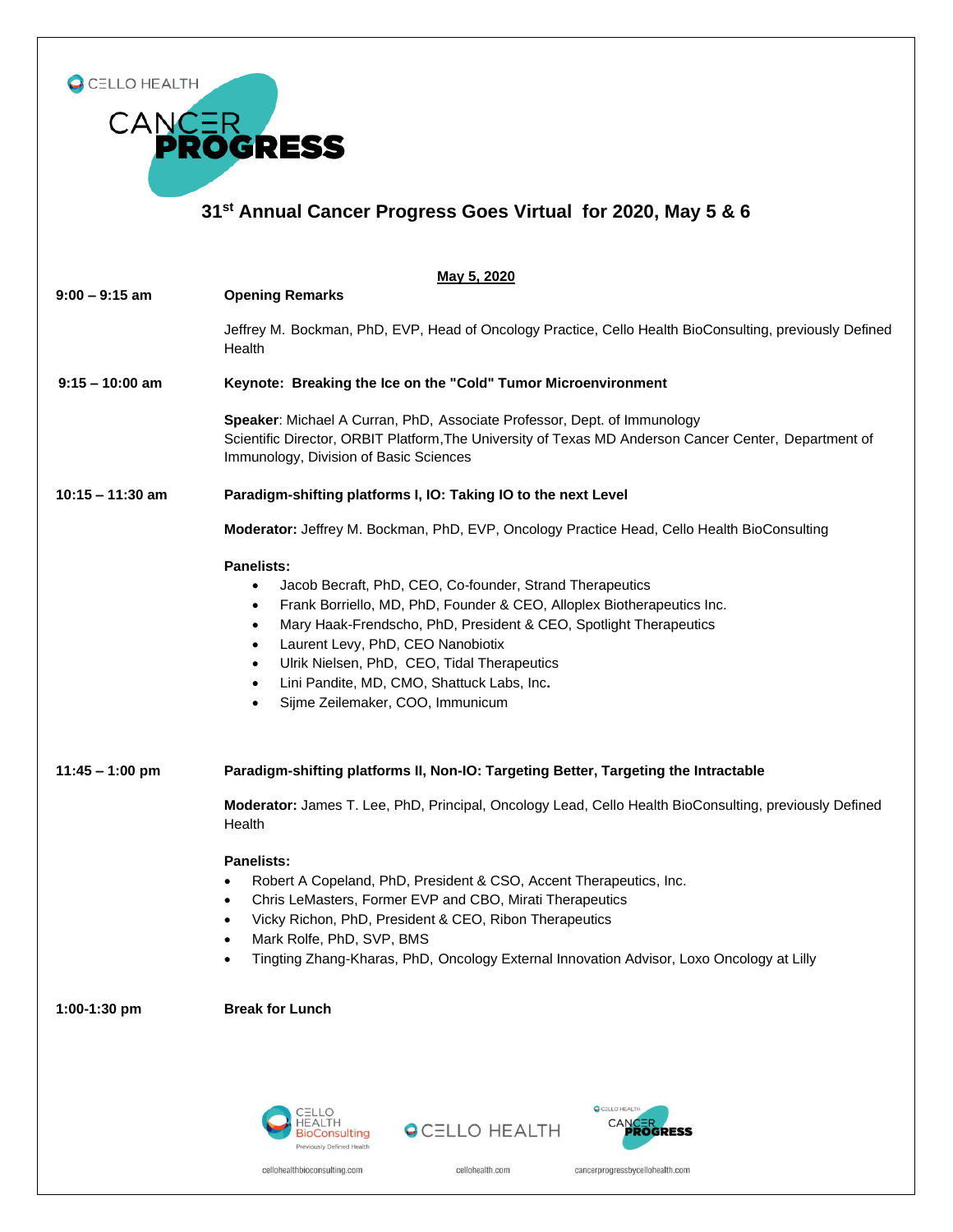

| $1:30 - 2:45$ pm | Investing into Oncology: Who, What and Where?                                                                                                                                                                                                                                                                                                                                                                                                                                                                                                                                    |
|------------------|----------------------------------------------------------------------------------------------------------------------------------------------------------------------------------------------------------------------------------------------------------------------------------------------------------------------------------------------------------------------------------------------------------------------------------------------------------------------------------------------------------------------------------------------------------------------------------|
|                  | Moderator: Mark Simon, Partner and Co-Founder, Torreya                                                                                                                                                                                                                                                                                                                                                                                                                                                                                                                           |
|                  | <b>Panelists:</b>                                                                                                                                                                                                                                                                                                                                                                                                                                                                                                                                                                |
|                  | Michele Cleary, PhD, CEO, The Mark Foundation for Cancer Research<br>$\bullet$<br>Michael Gladstone, Principal, Atlas Venture<br>$\bullet$<br>Michael G. King Jr., Entrepreneur in Residence, Fortress Biotech Inc.<br>$\bullet$<br>Christoph Lengauer, PhD, MBA, Partner, Third Rock Ventures<br>$\bullet$<br>Vanessa Lucey, PhD, MBA, Director, CRI Venture Fund & Clinical Accelerator, Cancer Research<br>$\bullet$<br>Institute<br>Bibhash Mukhopadhyay, PhD, Principal, NEA<br>$\bullet$<br>Michal Silverberg, MBA, Managing Director, Novartis Venture Funds<br>$\bullet$ |
| $3:00 - 4:15$ pm | Vaccines: From Paleo to Neo, Cancer Vaccines in the New Age of IO                                                                                                                                                                                                                                                                                                                                                                                                                                                                                                                |
|                  | Moderators: Jeffrey M. Bockman, PhD, EVP, and Serom Lee, PhD, Consultant, Cello Health BioConsulting                                                                                                                                                                                                                                                                                                                                                                                                                                                                             |
|                  | <b>Panelists:</b><br>Andrew Allen, MD, PhD, President & CEO, Gritstone Oncology, Inc.<br>$\bullet$<br>Gad Berdugo, Msc., Eng. MBA, CEO, EpiVax Oncology, Inc.<br>$\bullet$<br>Nina Bhardwaj, MD, PhD, Director of Cancer Immunotherapy, Professor of Medicine, The Tisch<br>$\bullet$<br>Cancer Institute, Icahn School of Medicine at Mt Sinai<br>Chip Clark, President & CEO, Genocea Biosciences<br>$\bullet$<br>Erik Digman Wiklund, PhD, CBO, Targovax<br>$\bullet$<br>Mai-Britt Zocca, PhD, CEO, IO Biotech<br>$\bullet$                                                   |
| $4:30 - 5:45$ pm | Inflecting Value in Early Stage Biotech: Linking Proof of Relevance to Pricing & Reimbursement                                                                                                                                                                                                                                                                                                                                                                                                                                                                                   |
|                  | Moderator: Ed Saltzman, Executive Chairman, Cello Heath BioConsulting                                                                                                                                                                                                                                                                                                                                                                                                                                                                                                            |
|                  | <b>Panelists:</b><br>Robert Glassman, MD, Vice-Chairman, Global Health Care Investment Banking, Credit Suisse;<br>٠<br>Clinical Assistant Professor, Division of Hematology-Oncology, Weill-Cornell Medical College<br>Anna Kaltenboeck, MA, Senior Health Economist & Program Director for the Center for Health<br>$\bullet$<br>Policy and Outcomes, and the Drug Pricing Lab at Memorial Sloan Kettering Cancer Center<br>Michael Kolodziej, MD, VP and CIO, ADVI Health<br>$\bullet$<br>David Weinstein, MSc, Senior Director, Bristol-Myers Squibb<br>٠                     |
| $5:45$ pm        | Day 1 Cancer Progress 2020 Conference Conclude                                                                                                                                                                                                                                                                                                                                                                                                                                                                                                                                   |
|                  | <b>Q</b> CELLO HEALTH<br><b>OCELLO HEALTH</b><br><b>ROGRESS</b><br>3ioConsulting<br>Previously Defined Health                                                                                                                                                                                                                                                                                                                                                                                                                                                                    |
|                  | cellohealthbioconsulting.com<br>cellohealth.com<br>cancerprogressbycellohealth.com                                                                                                                                                                                                                                                                                                                                                                                                                                                                                               |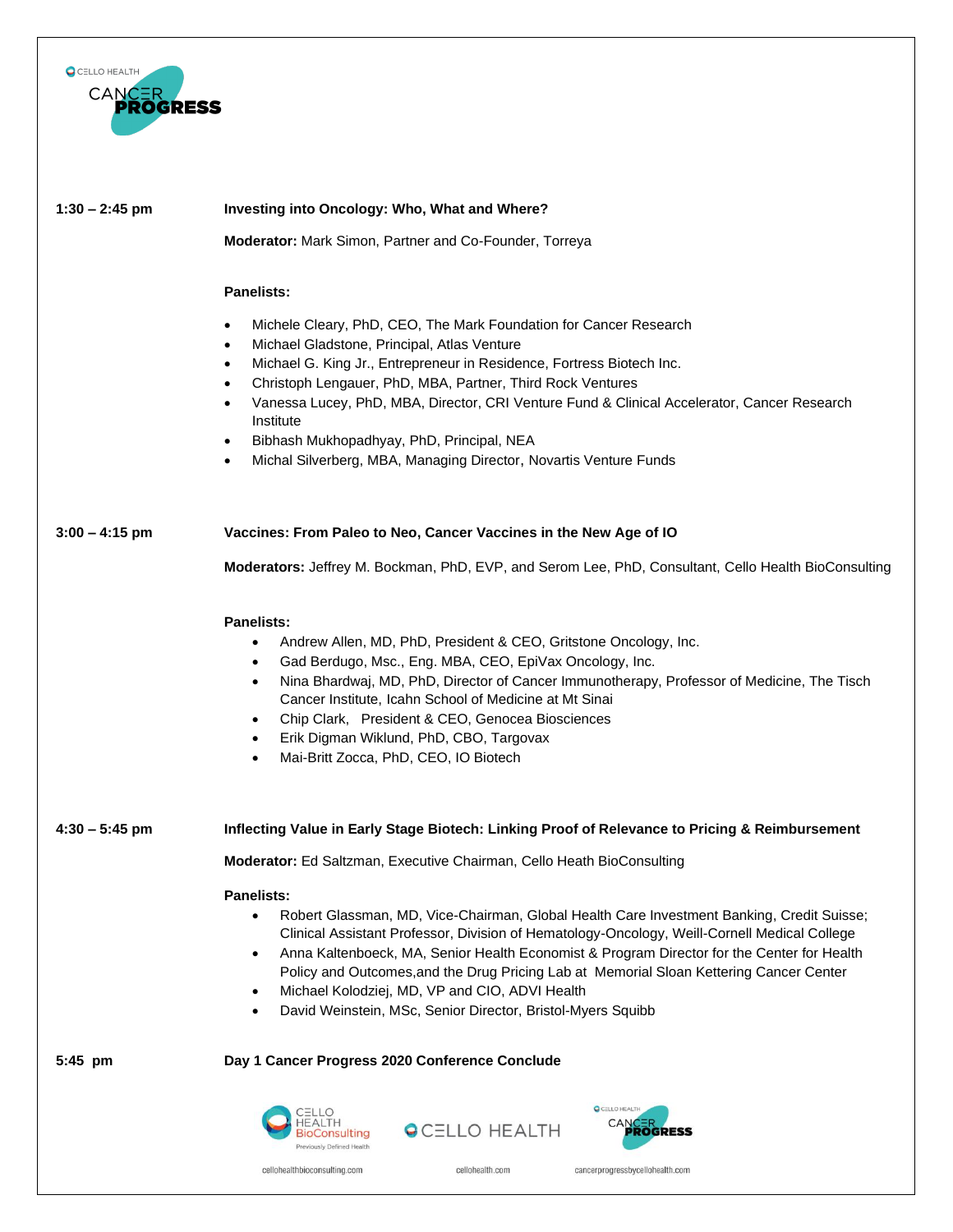

## **May 6, 2020**

| $9:00 - 9:15$ am  | <b>Opening Remarks: Review of Day 1</b>                                                                                                                                                                                                                                                                                                                                                                                                                       |
|-------------------|---------------------------------------------------------------------------------------------------------------------------------------------------------------------------------------------------------------------------------------------------------------------------------------------------------------------------------------------------------------------------------------------------------------------------------------------------------------|
|                   | Michael C. Rice, MS, MBA, Principal, Cello Health BioConsulting, previously Defined Health                                                                                                                                                                                                                                                                                                                                                                    |
| $9:15 - 10:30$ am | Next Wave of Diagnostics, Including Precision IO: Early and Smarter, the Better to Cure                                                                                                                                                                                                                                                                                                                                                                       |
|                   | <b>Moderator:</b> Brian Leyland Jones, MB BS, PhD, CMO, National Foundation For Cancer Research                                                                                                                                                                                                                                                                                                                                                               |
|                   | <b>Panelists:</b><br>David Fabrizio, VP, Translational Strategy, Foundation Medicine, Inc<br>Colin Hill, CEO, Co-founder & Chairman, GNS Healthcare, Inc.<br>$\bullet$<br>Christoph Lengauer, PhD, MBA, Chief Innovation Officer, Thrive Earlier Detection Corp.<br>٠<br>Jimmy Lin, MD, PhD, MHS, CSO, Freenome<br>$\bullet$<br>Adam G. Marsh, PhD, CSO & CO-Founder, Genome Profiling, LLC<br>$\bullet$<br>Tariq Sethi, MD, PhD, CSO, Oncimmune<br>$\bullet$ |
|                   | <b>Advanced Therapeutics</b>                                                                                                                                                                                                                                                                                                                                                                                                                                  |
| 10:45- 12:00 pm   | Antigen/platform pairings ("Forget Wine and CheeseGet this Right and Your Valuation Takes<br>Flight")                                                                                                                                                                                                                                                                                                                                                         |
|                   | Moderator: Joel S. Sandler, PhD, Principal, Cello Health BioConsulting, previously Defined Health                                                                                                                                                                                                                                                                                                                                                             |
|                   | <b>Panelists:</b><br>Sharon Benzeno, PhD, MBA, Chief Business Development Officer, Adaptive Biotechnologies Corp<br>$\bullet$<br>Travis Quigley, VP, Clinical Development, Arcellx, Inc.<br>$\bullet$<br>Henry Rath, CBO, TScan Therapeutics<br>$\bullet$<br>Stephen Rubino, PhD, CBO, Celyad<br>$\bullet$<br>Ian Somaiya, CFO, TCR2 Therapeutics Inc.<br>$\bullet$                                                                                           |
| 12:00-12:30       | <b>Break for Lunch</b>                                                                                                                                                                                                                                                                                                                                                                                                                                        |
|                   | <b>Q</b> CELLO HEALTH<br>CELLO<br><b>HEALTH</b><br>CANCERESS<br><b>OCELLO HEALTH</b><br><b>BioConsulting</b>                                                                                                                                                                                                                                                                                                                                                  |

cellohealthbioconsulting.com

Previously Defined Health

cancerprogressbycellohealth.com

cellohealth.com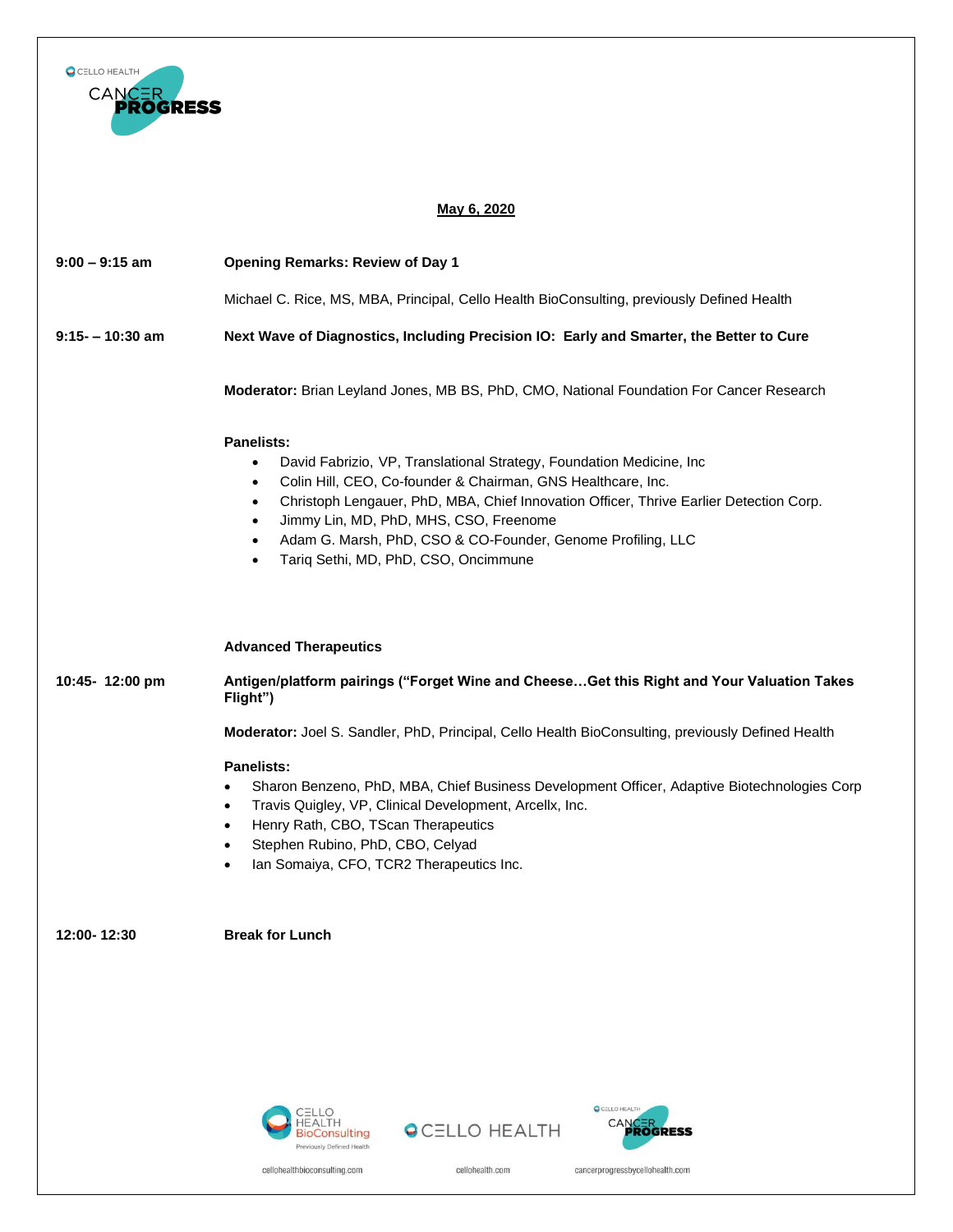

| 12:30-1:45 pm    | State of the union for off-the-shelf ("In an 'Allo or Bust' Market, What's Rising to the Top of the<br>Shelf?")                                                                                                                                                                                                                                                                                                                                                                                                                                                                                                                            |
|------------------|--------------------------------------------------------------------------------------------------------------------------------------------------------------------------------------------------------------------------------------------------------------------------------------------------------------------------------------------------------------------------------------------------------------------------------------------------------------------------------------------------------------------------------------------------------------------------------------------------------------------------------------------|
|                  | Moderator: Michael C. Rice, MS, MBA, Principal, Cello Health BioConsulting, previously Defined Health                                                                                                                                                                                                                                                                                                                                                                                                                                                                                                                                      |
|                  | <b>Panelists:</b><br>Robert Ang, MD, MBA, President & CEO, Vor BioPharma Inc.<br>$\bullet$<br>Jim Beitel, MD, PhD, SVP, Corporate Development, Fate Therapeutics Inc<br>$\bullet$<br>Thomas J. Farrell, President & CEO, Artiva Biotherapeutics<br>$\bullet$<br>Maksim Mamonkin PhD, Assistant Professor, Pathology & Immunology Center for Cell and Gene<br>$\bullet$<br>Therapy, Baylor College of Medicine<br>Gary Shapiro, PhD, Director of Immuno-Oncology Research, Takeda Pharmaceuticals<br>$\bullet$<br>Arthur Stril, VP Corporate Development, Cellectis<br>$\bullet$                                                            |
| $2:00 - 2:30$ pm | Fireside Chat with Samit Hirawat, MD, CMO, Bristol-Myers Squibb                                                                                                                                                                                                                                                                                                                                                                                                                                                                                                                                                                            |
| $2:45 - 4:00$ pm | What are investors and partners looking for today ("How to Stand Out/Inflect Value in a<br>Frothy Vat of Cells")                                                                                                                                                                                                                                                                                                                                                                                                                                                                                                                           |
|                  | Moderator: Paul D. Rennert, President & Chief Scientific Officer, Aleta Biotherapeutics                                                                                                                                                                                                                                                                                                                                                                                                                                                                                                                                                    |
|                  | Panelists:<br>John Delyani, PhD, MBA, VP Corporate Development, Tmunity Therapeutics Inc<br>$\bullet$<br>Stanley Frankel, MD, SVP, Cellular Therapy, Bristol-Myers Squibb<br>$\bullet$<br>Lee Greenberger, MD, PhD, SVP & CSO, Leukemia & Lymphoma Society<br>$\bullet$<br>Michael Kalos, PhD, EVP and Head of R&D, Arsenal Biosciences<br>$\bullet$<br>Michael G. King Jr., Entrepreneur in Residence, Fortress Biotech Inc.<br>$\bullet$<br>Sharon Rooney-Mayer, Executive Director, Global Disease Strategy Lead Cell and Gene Therapies,<br>$\bullet$<br>Novartis Oncology<br>Mark Simon, Partner and Co-Founder, Torreya<br>$\bullet$ |
| $4:15 - 5:30$ pm | Strategic Considerations in ACT Manufacturing ("From Here to There, and Back Again")                                                                                                                                                                                                                                                                                                                                                                                                                                                                                                                                                       |
|                  | Moderator: Steven A. Feldman, Ph.D. Director, Manufacturing and Process Development, Center for<br>Cancer Cell Therapy, Stanford Cancer Institute/ Stanford School of Medicine                                                                                                                                                                                                                                                                                                                                                                                                                                                             |
|                  | Panelists:                                                                                                                                                                                                                                                                                                                                                                                                                                                                                                                                                                                                                                 |
|                  | Eytan Abraham, Head of Personalized Medicine, Lonza Pharma & Biotech<br>Kim Nguyen, PhD, VP, CMC, Precision BioSciences, Inc.<br>Sanjin Zvonić, PhD, VP, Product Development and Manufacturing, WindMIL Therapeutics Inc                                                                                                                                                                                                                                                                                                                                                                                                                   |
|                  | <b>O</b> CELLO HEALTH<br>CAN<br><b>OCELLO HEALTH</b><br>PROGRESS<br>3ioConsulting<br>Previously Defined Health<br>cellohealthbioconsulting.com<br>cellohealth.com<br>cancerprogressbycellohealth.com                                                                                                                                                                                                                                                                                                                                                                                                                                       |